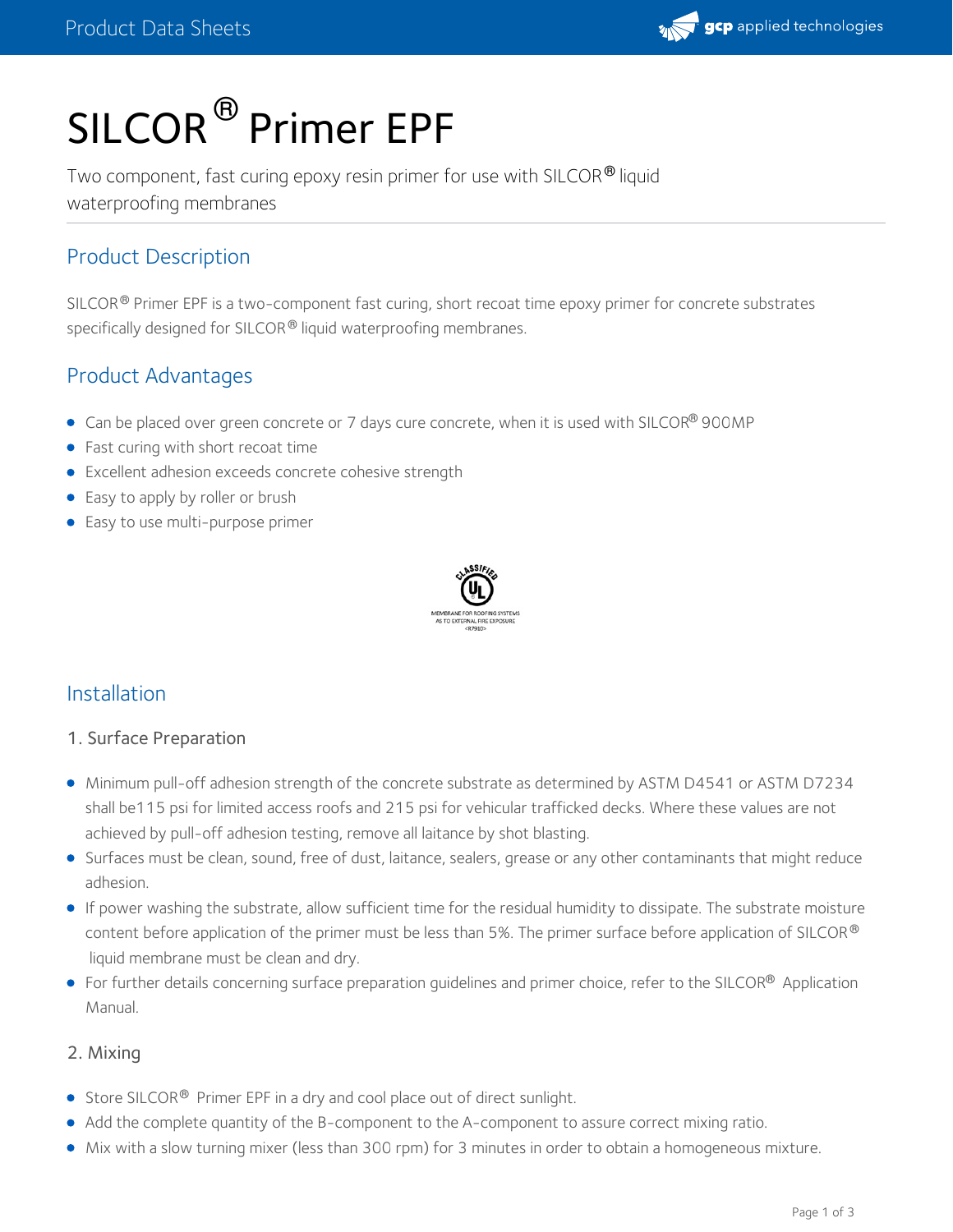

## 3. Application

- The application temperature range is 40°F to 80°F. Higher temperatures reduce the pot-life considerably. . Can be installed down to 20°F. Please contact GCP's Technical Service when installation below 40°F is anticipated.
- Apply SILCOR $^\circledR$  Primer EPF to the surface by brush or roller immediately after mixing ensuring coverage of the entire surface.
- Pour the primer onto the surface in a zigzag pattern.
- After pouring onto the surface, distribute the primer evenly with foam rubber squeegees and roll using Perlon rollers.
- The primer should be evenly distributed at 10 mils thickness with complete coverage of the surface.
- If the surface is very porous and absorbs primer to the extent that open surface remains additional primer must be added in this area within the pot life or recoat time of the primer.
- When excessive vapor drive is observed, resulting in pin holes in the primer, re-apply a new layer of SILCOR® Primer EPF.



Details shown are typical illustrations only and not working drawings. For assistance with working drawings and additional<br>technical advice please contact GCP Technical Services.

#### 4. Curing

- The SILCOR $^\circledR$  membrane should be applied within 24 hours after primer application. This window is influenced by ambient temperature and humidity.
- SILCOR $^\circledR$  Primer EPF can be filled with dry, washed quartz silica sand (20/40 mesh) to make a scratch coat for repairing and leveling small surface defects before the application of the membrane.

#### 5. Cleaning

Mixing and application equipment should be cleaned immediately with mineral spirits. Remove hardened material mechanically. All solvents should be used only in accordance with manufacturer's recommendations. Do not use solvents to clean hands or skin.